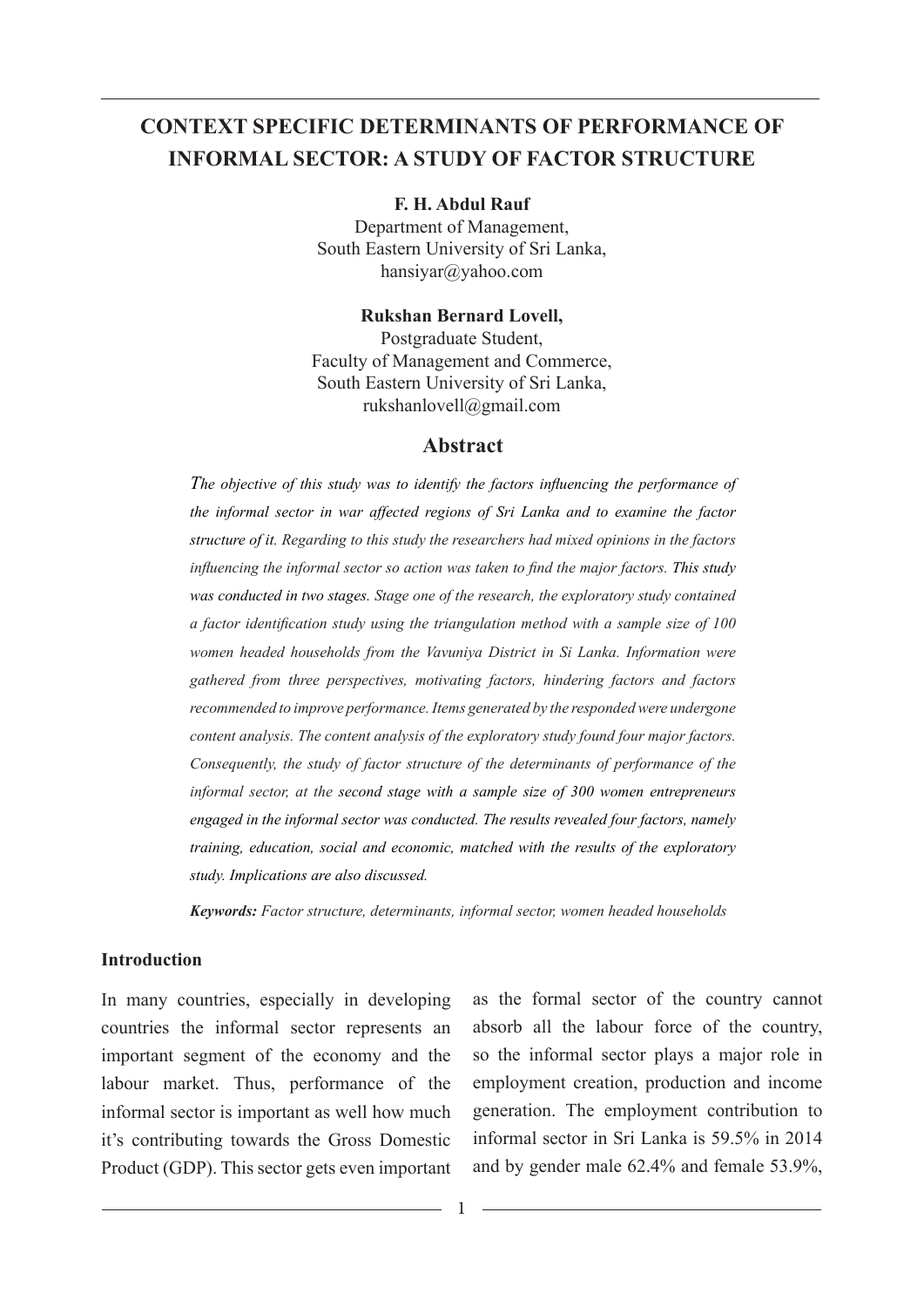this sector is very important as an employment generator. However, commonly it is believed that informal sector performance is only at a satisfactory level and that it's not performing at its optimum level due to various reasons. But due to high vulnerability and the closer relationship to working poverty, more attention should pay on this sector in order to eradicate poverty and to achieve decent work conditions of the country.

In Sri Lanka, the quality of life is just at a satisfactory level compared to other developing nations such as South Asian and Asian countries. However, there are inequalities between regions or areas. Particularly the North- East province in Sri Lanka is in a backward position than other provinces (Sri Lanka Labour force survey annual report data, 2014). The people are mostly neglected from the government's major development projects and private sector's activities because of past thirty years of internal war (Ethnic conflict and other violence). Due to these incidents, there were so many persons were missing, deaths, murders, displaced as refugees, loss of assets, destruction of industries and economic infrastructures and capital losses.

In the rebuilding process of the nation the economy of the country, employment creation and incising the earnings of the people are very important. However the majority of the working community are depending on the informal sector for a living. When considering the war affected areas too it the same as a large amount of people are engaged in the informal sector (Sri Lanka Labour force survey annual report data, 2014). One of the author as a humanitarian worker for the last ten years working in the war affected

areas of Sri Lanka (North and East) has come across many discussions with government officials, other humanitarian organizations, beneficiaries, banks, civil societies and in his own experience and with long observations realized that the informal sector though holds a large share of employees it is not performing at a potential manner to rebuild the economy of the country so the researcher wanted to study the actual reason for not performing at the expected level or its potential.

On the other hand starting from the poorest of the poor who fully depend on the informal sector, is felt ideal and this study selected the women headed house hold as the target audience, they are the most vulnerable group in the society and by less opportunities in the formal sector they fall in to the category of informal sector. They might not want to be in the informal sector but due to no other options they have to stick in the sector to make a living. These families need to be strengthen as young mothers might have kids who are going to school and need a stable considerable income to take forward the family they will need money for daily food, education, nutrition and other basic needs so to fulfill all these requirements the income should be sufficient. When there are more children in the family the burden increases significantly.

When considering bigger children also the requirements differ and these women will have to think how to settle their children with a good future so they will have to earn a stable sufficient income through their entire life. So when talking about sustainable development and increasing the standard of living of Sri Lankan citizens and this group have to be taken care of. But if the informal sector is not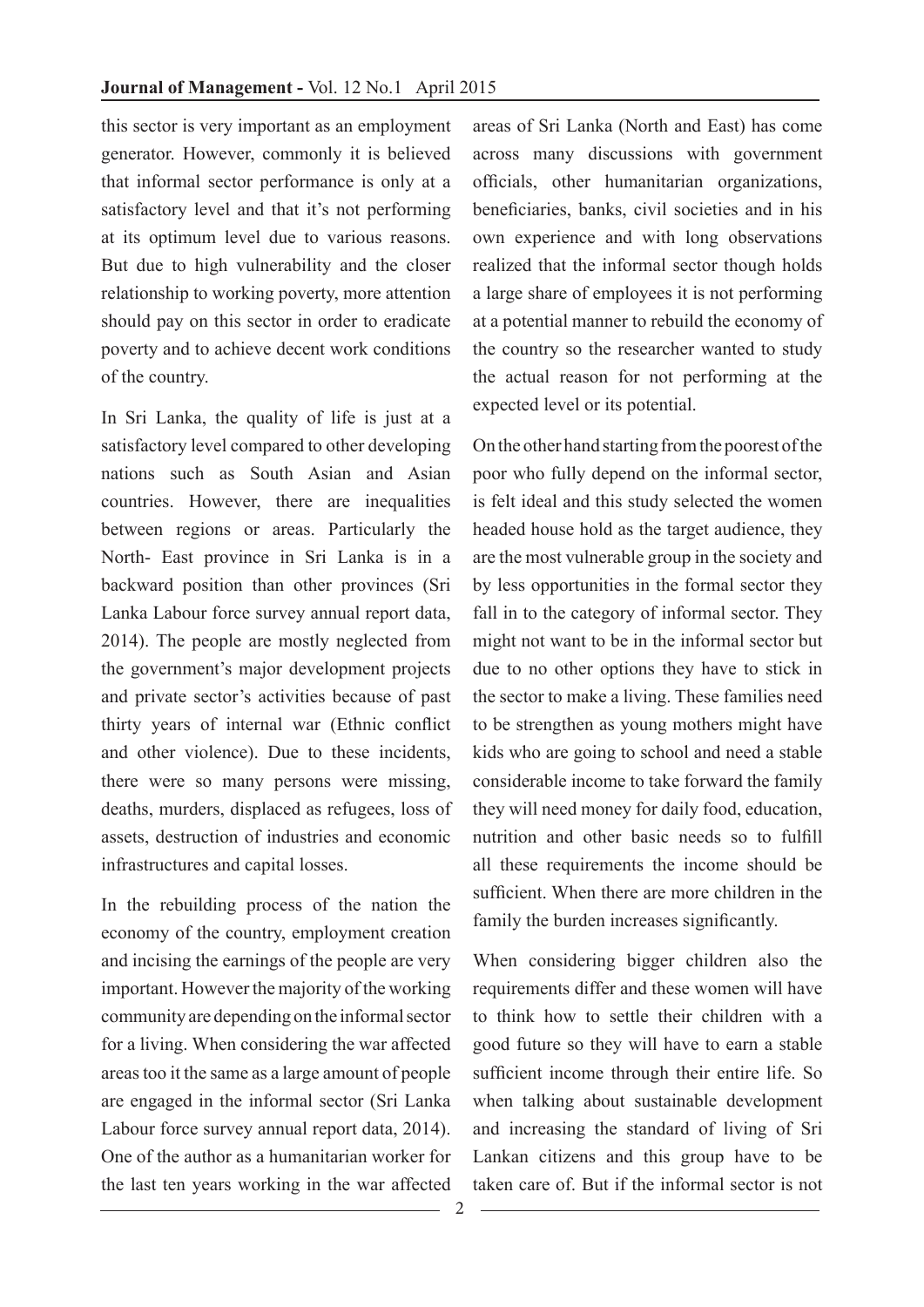performing sufficiently due to some or many reasons they should be first identified and then it should be addressed.

Due to the war there were many women converted as the bread winner of the family as they lost their husbands or by disability, low level of living standard, high rate of population growth and dependency burden, high level of unemployment 3.9 % and underemployment 9.4 % in the year 2014 and primary product exports, low level of income and productivity. Therefore, the people who were living in these areas were suffering in many ways such as insufficient basic needs, lower income, unemployment, lack of education, poor health services and so on. This prevailed after the resettlement also as most of the infrastructure had been damaged. So these people had more options in the informal sector than in the formal sector to make a living. So they made their living surrounding the informal sector. This is supported by government/ non-government officials as

"The money pumped in to the development of the livelihood is not given the expected outcomes" stated in sectorial meetings.

"If the funds pumped in to the districts were saved some districts could have been developed in a whole that there would have been no needs in the future"

"So much help have been done for the people in need so why the poverty is still at the same rate at the rural community"

Beneficiaries quote "many banks come and go explaining that they have great loan systems but we are unable to get them to develop our business"

"Loan systems are only for the people who have collaterals" "We need proper infrastructure and distribution channels to market our products" "we don't know how to take forward our business venture in a proper manner" "how to increase the quality of product to compete with other products"

The Banks quote "we are ready to give a way loans but the beneficiaries should provide a proper business plan which is feasible" "there are wonderful schemes but people tend to take loans from unauthorized systems or from finance institutes at a high rate of interest"

Government officials "There are many officers at the department to guide the business people to sustain their interventions" "Poverty level is still prevailing at the rural community", "There are many resources provided by the government to develop the rural economy"

 By hearing so many quotes the researchers had so many questions in the mind to know really what is the reason holding back the communities in improving their livelihood and as the rural community is mostly depended on the informal sector for a living the researchers was inspired to conduct a research on the informal sector and the reasons contributing to the performance of the informal sector. When considering the sample population in the rural community the most vulnerable group of the rural poor are the women headed households where they don't get support from their husbands and struggle to make their family survive by only their earnings.

Often the poorest of the poor don't get the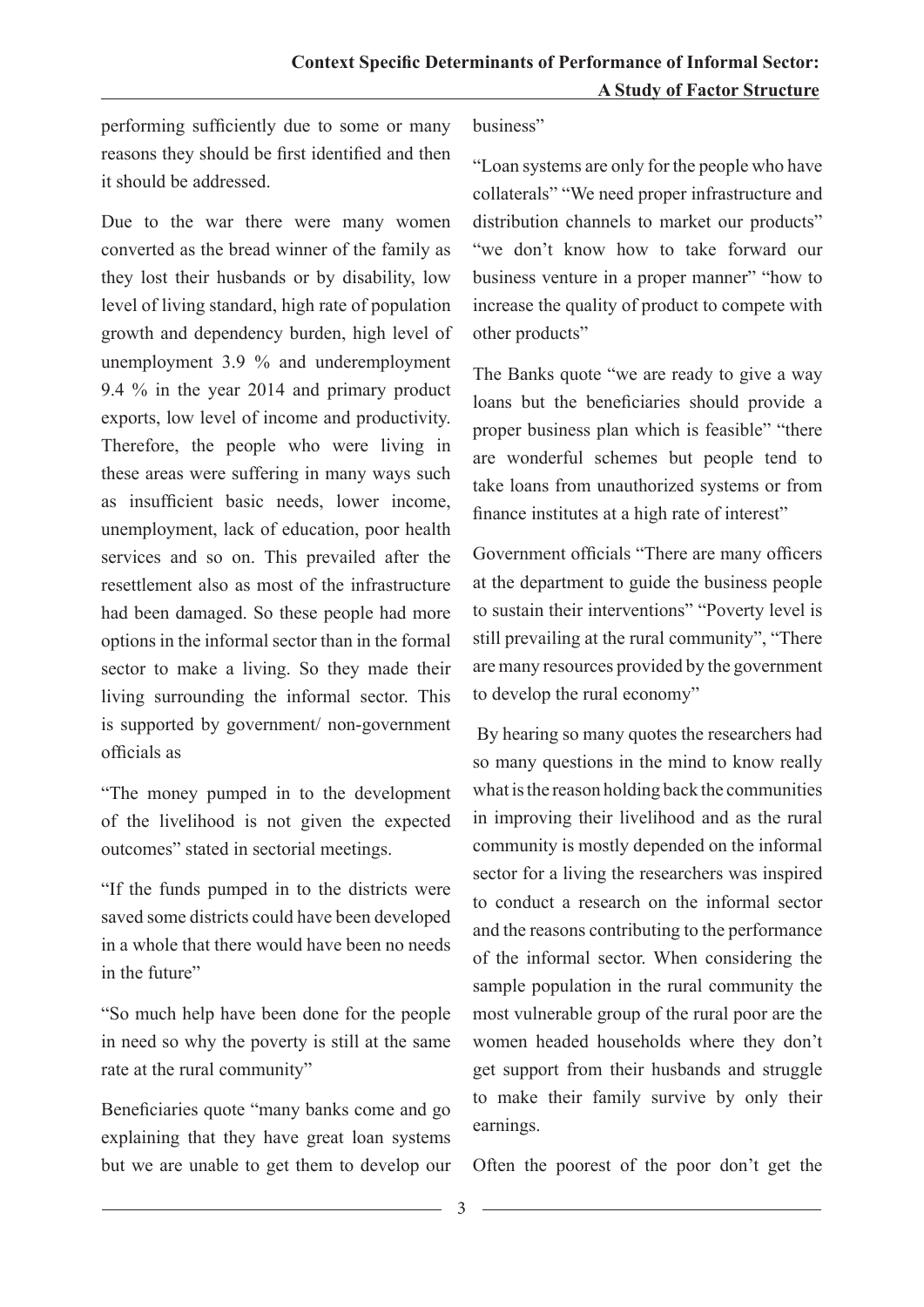opportunity to enter in to the formal sector due to many reasons so they have no options that they have to choose the only option the informal sector. When considering poverty in the world of the millions of people living in poverty, women and children are the most detrimentally affected and it is believed that 60 - 70% of the world's poor are female and that the trend towards greater poverty among women is intensifying (Chant, 2007). So if long time sustainability and poverty reduction is to be done and decent wok agenda is to be taken forward the informal sector should be strengthen by reducing the factors hindering the informal sector the living standard of the poor could be increased and gradually the poverty could be reduced and through this the informal sector could be transformed in to the formal sector.

So through this study this study is trying to identify the factors influencing/hindering the performance of the informal sector where women headed households are participating and to find out ways in eliminating them and enhance their performance to the local economic development of Vavuniya District. When considering the Sri Lankan employment sectors it is evident that mostly the working population is depending on the informal sector in supporting the researcher's statement the Sri Lankan Government has stated this through the national human resources and employment policy for Sri Lanka.

*"Subject to definitional and measurement, it is estimated that around two thirds of all working Sri Lankans are informally employed. Many of them earn low wages* 

*and are without social protection. Own account workers (around 32 percent of total employment) make up the bulk of those in informal employment. Many of these persons take up own account work because they lack either the skills, or advantages of location and social networks, to access wage employment"(*The National Human Resources and Employment Policy for Sri Lanka, 2016, p.27).

Private formal employment only accounts for a fifth of the employed workforce. Males are more likely to be informally employed than females however when it comes to vulnerable women headed households in the war affected regions it's more likely these women make a living for these families depending in the informal sector. As these women are semi-skilled, less educated, due to social issues with economic factors hindering them they feel informal employment is the only way for survival. However though it plays an important role in an economy despite its importance, past statistics indicate that three out of five businesses fail within the first few months of operation (Kenya National Bureau of Statistics, 2007).

As one of the researcher is employed in a humanitarian organization, personal experience and observation realized this as a major issue when considering economic development through developing the informal sector. (District / divisional coordination meetings)

"*Informal sector employment is scattered in all sectors of the economy – agricultural, industrial and services – but the relevant national data base is not adequate to*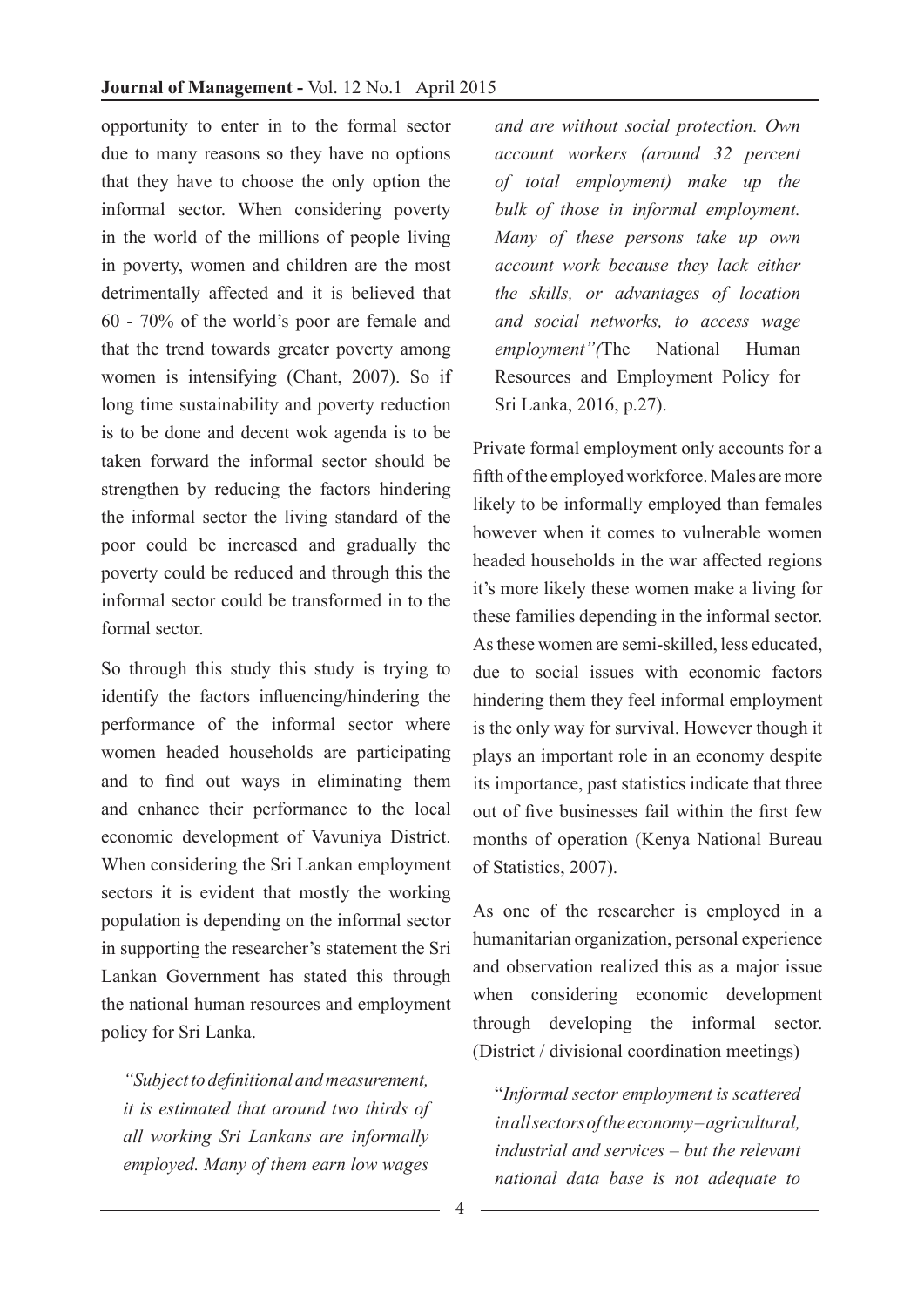*judge the extent to which different sectors and sub-sectors absorb these workers Micro-enterprises – another category subject to definitional and measurement issues – are estimated to account for half of all informal employees*" (The National Human Resources and Employment Policy for Sri Lanka, 2014, p.27)

Constraints on the growth of firms by size impede the rate at which firms grow into formal sector entities. Informal work generates relatively poor returns for most people engaged in it, and fails to reward skills at levels comparable with those in formal employment.

The majority of informal workers have lower general educational qualifications than formal workers (The National Human Resources and Employment Policy for Sri Lanka, 2014). They have dropped out of school system because of different reasons they are: family poverty which prevented completion of school careers, poor quality of teaching or poor facilities in schools, involuntary dropping out as only those with the necessary scholastic aptitude could make it to higher education and better paying jobs, Early marriage and the 30 years internal conflict.

People who didn't get the opportunity to attend school or those with technical abilities than academic abilities drop out of the school system and they cannot avail themselves of opportunities to enhance their skills and employability thereafter. When considering their health conditions, many workers are currently engaged in activities that are hazardous and harmful to their long-term health and well-being, and which will shorten their productive working life and harm not only them but the people depending on them. So it is clear the countries development is depending at a certain percentage on the informal sector employment and increasing the performance of the sector is very important for sustainable development. In support of this Schumpeter (2005) had stated, "*Countries want to understand the determinants of and obstacles to entrepreneurship, and they need to analyse the effectiveness of different policy approaches*" (p.13). Ultimately, policy makers must be guided, as far as possible, by evidence and facts. Understanding of the informal sector in Sri Lankan context is confused due to the lack of comparable empirical evidence and many questions remain unanswered. Based on these stated problem, this study has following objectives, (a) to identify the determinants of performance of informal sector and (b) to analyse the factor structure of the determinants of performance of informal sector.

## **Review of Literature**

Theo et al. (2007) examined individual characteristics, parental influence, business motivation and goals, business strategies, goals and motives, networking and entrepreneurial orientation as influencing factors of performance. Enock (2010) found that access to finance and availability of management experience are the key socio-economic factors affecting the performance of businesses in Limuru Town Market. The other key factors that were found to affect businesses in Limuru Town Market positively are: access to business information, access to infrastructure and government policy and regulations (Enock, 2010). Cooper et al (1994) examined various factors which influence business performance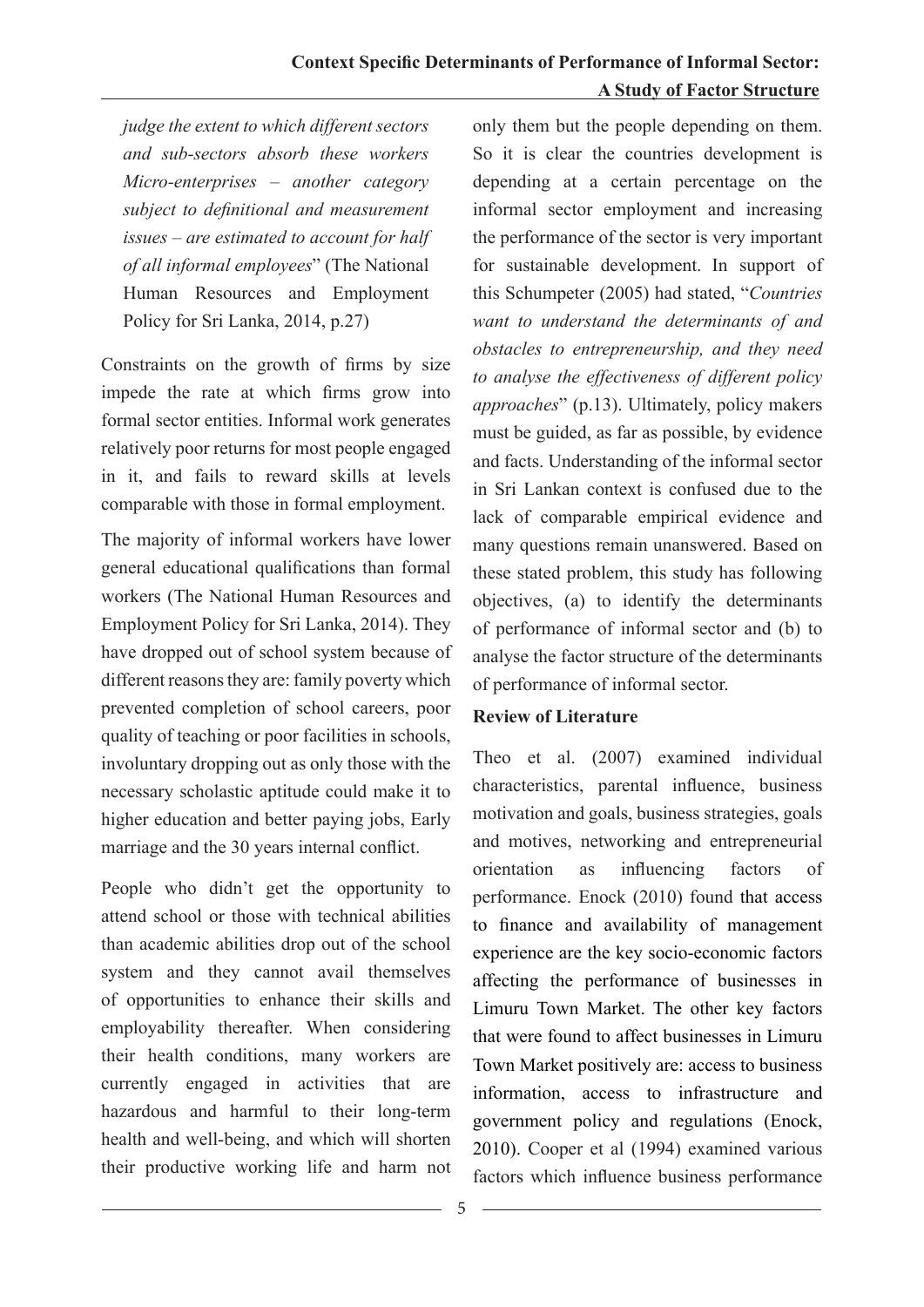such as: as experience, education, occupation of parents, gender, race, age, and entrepreneurial goals. Some other studies found training, economic, social and education are important factors in influencing the performance of informal sector (Fridah, 2012; Mahbub, 2000).

Similarly Samiti (2006) and Tan (2000) found three factors that are training, economic and social. However, Walelign and Wondimu (2002) found economic, education and training are influencing factors. A very similar study also found economic, education and training as important factors (Eshetu & Zeleke, 2008). A different study by Karimi (2005) found two actors that are social and economic. Thibault et al. (2002) suggest that factors influencing business performance could be attributed to personal factors such as demographic variable and business factors such as amount of financing, use of technology, age of business, operating location, business structure and number of full-time employees as important factors in examining the performance as small scale business operators. However, Mirghafoori et al (2007) identified six categories of barriers affecting women entrepreneurs in Yazd province (Iran). Learner and Hisrich (1997) conducted a study on Israeli women entrepreneurs and categorized the factors that affect their performance into five perspectives, that is, motivations and goals, social learning theory (entrepreneurial socialization), network affiliation (contacts and membership in organizations); human capital (level of education, skills) and environmental influences (location, sectorial participation, and socio political variables).

#### **Exploratory Study**

As the objective of the study is to identify the factors that motivate / hinder the performance of the informal sector and to confirm the relationship between the factors and performance, initially this study review the literature to identify any factors which have been identified as motivators/hindrance for performance of informal sector by previous research. Then, this study employs exploratory study to explore the situation by generating information from relevant respondent group and do content analysis for finding factors which influence the performance of the sector.

Exploratory study, gathering descriptions from respondents and then classifying them into a number of categories by content analysis was employed. Participants were then asked to provide factors they experience as contributing factor for the performance of informal sector. This type of study fit the needs of the researcher to explore for information related to experience of informal sector performance, and permitted the participants to tell their stories and allowed the participants to provide a fresh comments about the factors. One hundred women headed households from the Vengalachddikulam Ds division form the Vavuniya District participated in this study.

In this study 96 women and 4 men participated, the 4 men were officers from the divisional secretariat as they were working with the creation of employments in the rural communities so their information was very valuable. There was a mix of aged group but 66% of them have education level equal or less than primary level education which makes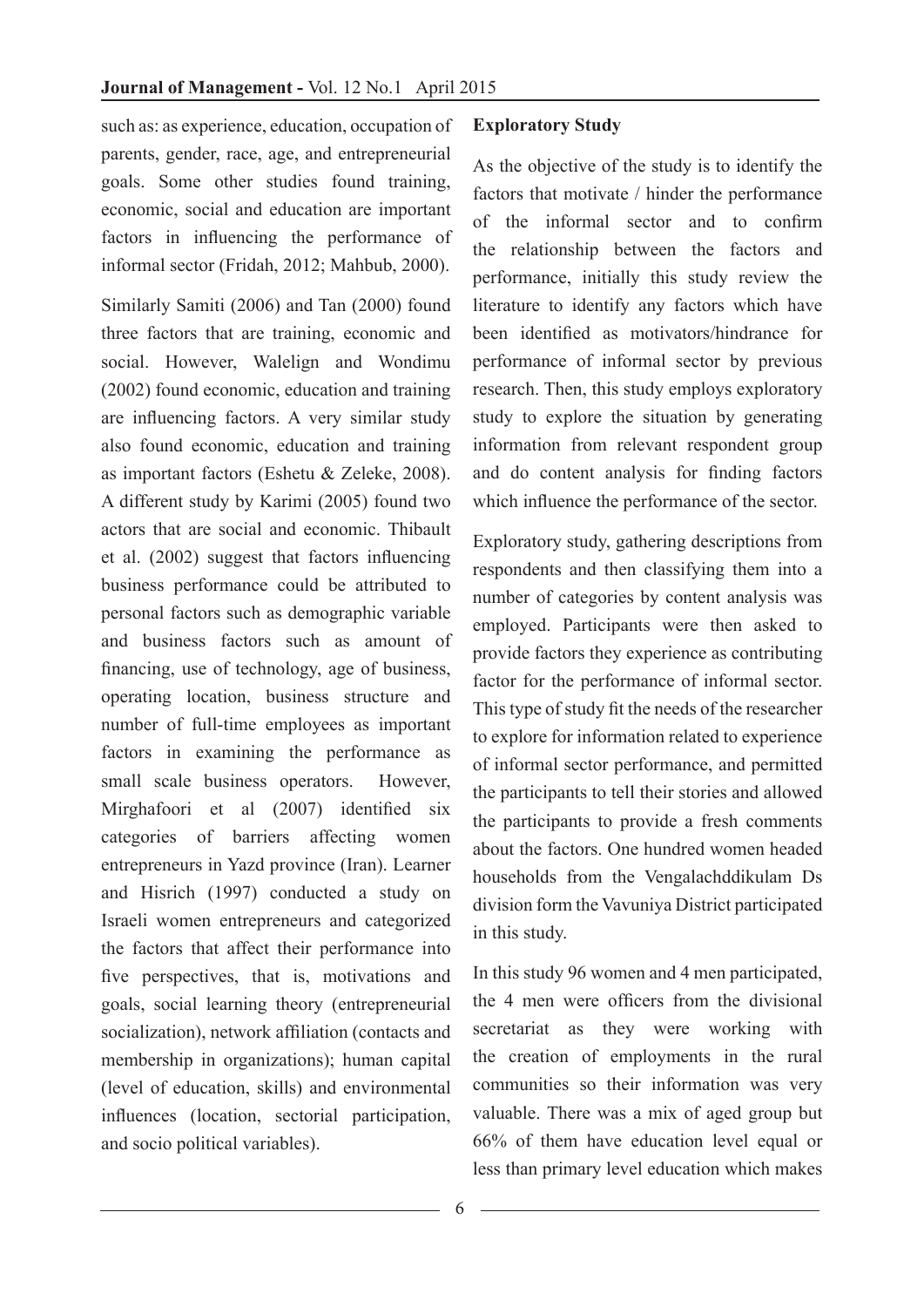|                        |                                      | Frequency      | Percentage |
|------------------------|--------------------------------------|----------------|------------|
| Gender                 | Male                                 | $\overline{4}$ | 4%         |
|                        | Female                               | 96             | 96%        |
| Age groups             | Below 30 years                       | 17             | 17%        |
|                        | $31 - 40$ years                      | 32             | 32%        |
|                        | $41 - 50$ years                      | 35             | 35%        |
|                        | $51 - 60$ years                      | 11             | 11%        |
|                        | Above 61                             | 5              | $5\%$      |
| <b>Education Level</b> | No attended school                   | $\overline{4}$ | 4%         |
|                        | Primary Education                    | 62             | 62%        |
|                        | O/L                                  | 14             | 14%        |
|                        | A/L                                  | 9              | 9%         |
|                        | Degree                               | $\overline{7}$ | 7%         |
|                        | <b>Masters</b>                       | $\overline{2}$ | $2\%$      |
|                        | Diploma                              | $\overline{2}$ | 2%         |
| Position               | Not Married                          | 5              | $5\%$      |
|                        | Married                              | 29             | 29%        |
|                        | Separated from Husband               | 32             | 32%        |
|                        | Divorced                             | $\overline{2}$ | $2\%$      |
|                        | Widow                                | 30             | 30%        |
|                        | Husband gone missing                 | $\overline{2}$ | $2\%$      |
| Year of Experience     | Less than 02 years                   | 21             | 21%        |
|                        | $02 - 05$ years                      | 40             | 40%        |
|                        | $06 - 10$ years                      | 11             | 11%        |
|                        | $11 - 15$ years                      | $\overline{4}$ | 4%         |
|                        | $16 - 25$ years                      | $\mathbf{1}$   | $1\%$      |
|                        | More than 25 years                   | 1              | $1\%$      |
|                        | Not directly involved                | 11             | 11%        |
|                        | Stopped the intervention             | $\overline{2}$ | $2\%$      |
|                        | Not started yet but willing to start | 9              | 9%         |
| Total                  |                                      |                | 100        |

**Table 1: Characteristics of Respondents (N=100)**

*Source: Survey Data*

it hard for them to do business at an effective manner.

A questionnaire was developed to gather information which has two section which section one gather the demographic information

of the respondents where in the second section the following questions were asked from the beneficiaries, "In your experience what are the success factors contributing to the betterment of the Informal sector Employment"; "In your experience what are the factors hindering the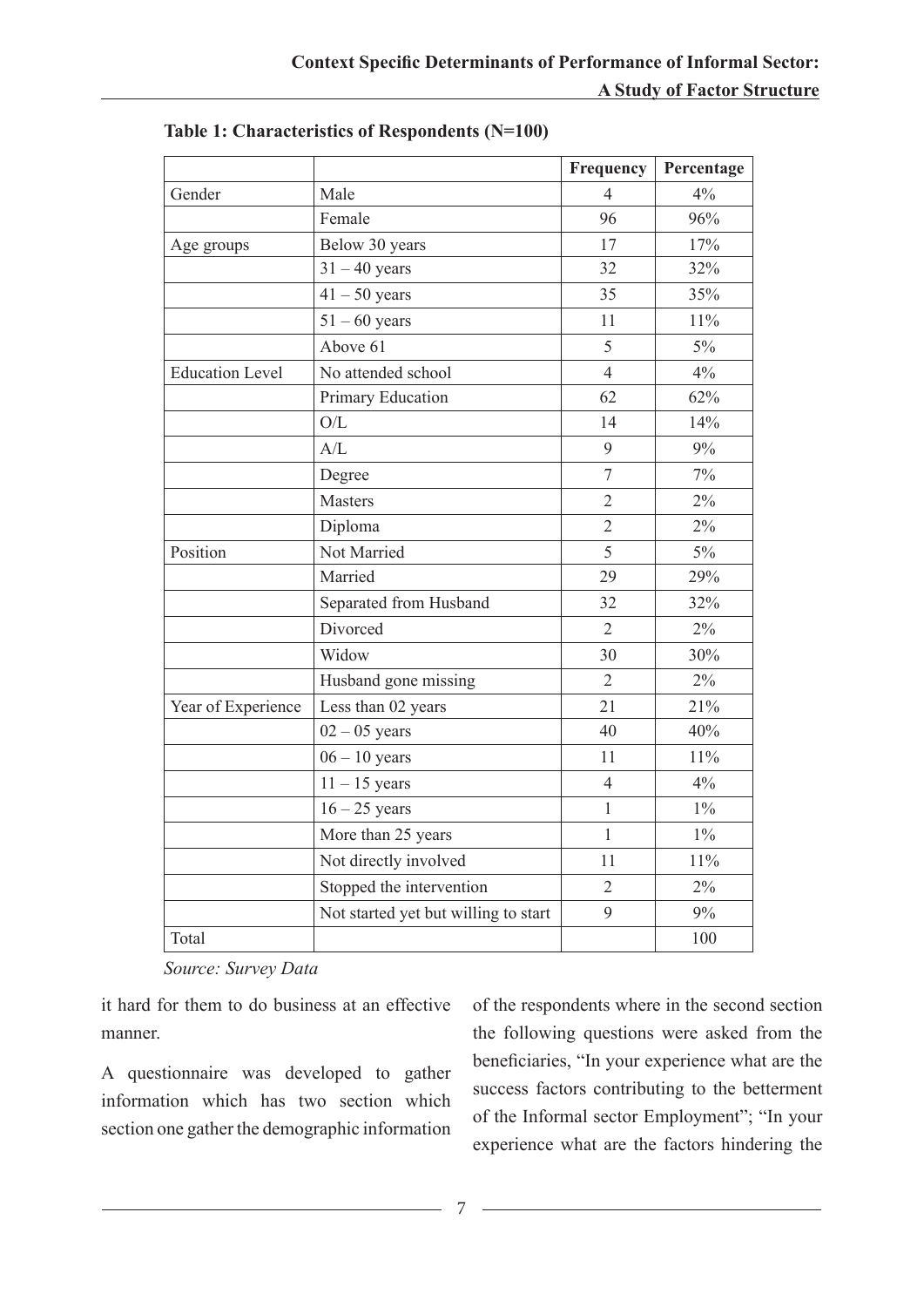| Response                                   | Frequency      | $\frac{0}{0}$ | <b>Emerging Success Factors</b>        |  |  |
|--------------------------------------------|----------------|---------------|----------------------------------------|--|--|
| Training helped me to enhance my skills    | 25             |               | Training and Skills support<br>factors |  |  |
| Training helped me to do business properly | 18             | 78            |                                        |  |  |
| Training helped me to use new technologies | 8              |               |                                        |  |  |
| Training helped me to recognize customers  | 9              |               |                                        |  |  |
| Good market opportunities                  | 34             |               |                                        |  |  |
| Raw materials available                    | 14             | 55            | Economic factors                       |  |  |
| Finance opportunities                      | 07             |               |                                        |  |  |
| Assistance received by children            | 16             |               |                                        |  |  |
| Assistance received by parents             | 11             |               | Social support factors                 |  |  |
| Assistance received by in laws             | 04             | 41            |                                        |  |  |
| Encouragement by society                   | 04             |               |                                        |  |  |
| Support received from Government           | 06             |               |                                        |  |  |
| Effort put in by individual                | 5              | 0.05          |                                        |  |  |
| Word of mouth Advertisement                | $\overline{4}$ | 0.04          |                                        |  |  |
| Positive Environment changes               | $\overline{4}$ | 0.04          |                                        |  |  |
| Awareness Tours and programmes             | 3              | 0.03          |                                        |  |  |
| Knowledgeable staff at government offices  | $\overline{2}$ | 0.02          |                                        |  |  |

#### **Table 2: Success factors contributing to the betterment of the Informal sector Employment**

*Source: First study* 

betterment of the Informal sector Employment"; "As a person involved in the Informal sector Employment what would do you recommend to improve the Informal sector Employment". Items generated as the responses to these three questions were triangulated to find common features of factors which motivating (success factors) / hindering factors.

Depending form the first stage findings training and skills and education were selected as internal factors while economic and social were selected as external factors for the second stage of the study. The sample of hundred generated 192 items for question number one, 279 items for question number two and 187 items for question number three. The exploratory study employ convenient sampling, thereby subjects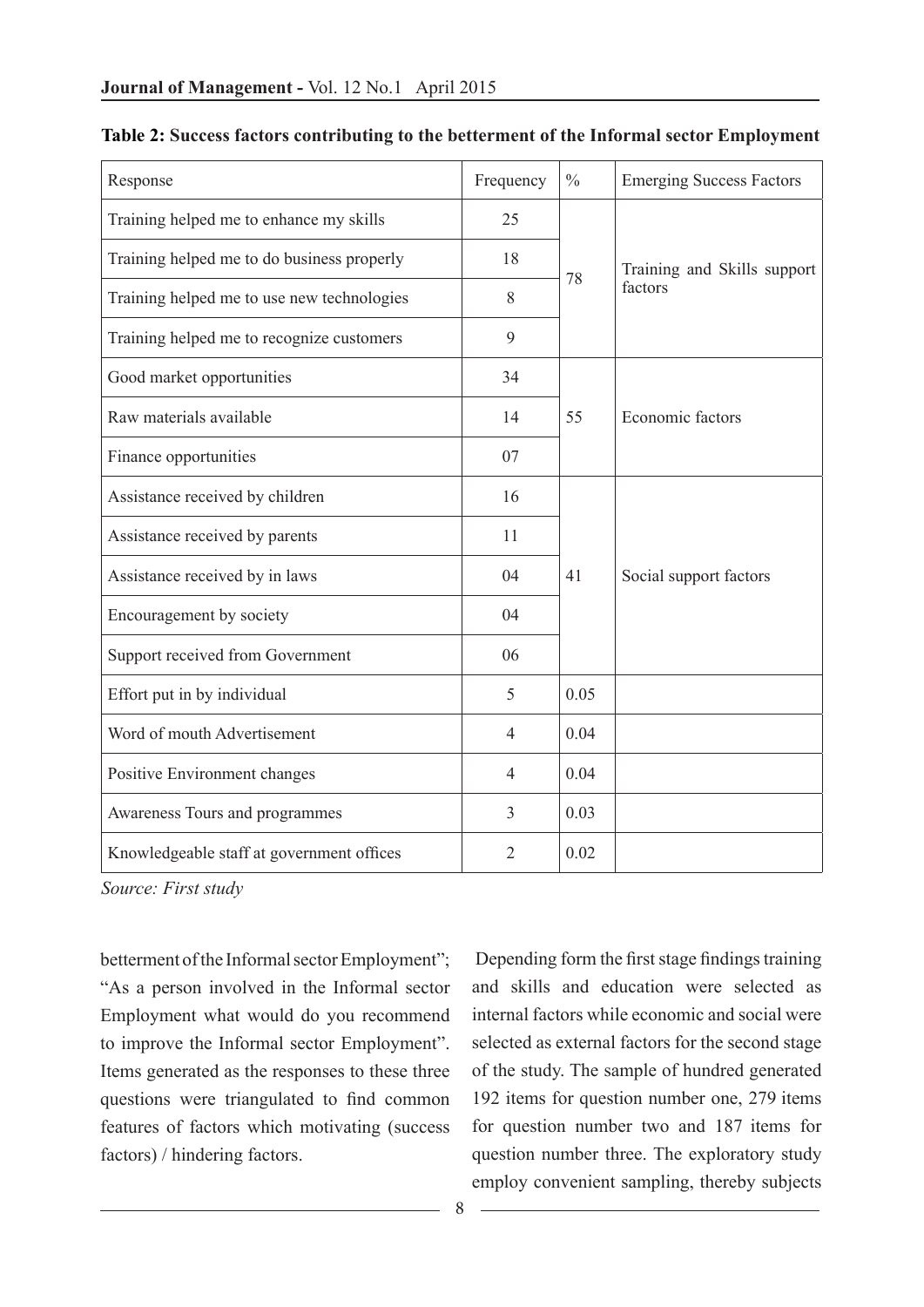| Response                                        | Frequency      | $\frac{0}{0}$ | <b>Emerging Success Factors</b>             |  |  |  |  |
|-------------------------------------------------|----------------|---------------|---------------------------------------------|--|--|--|--|
| Access to working capital                       | 16             |               |                                             |  |  |  |  |
| Insufficient working capital                    | 14             |               | Economic factors                            |  |  |  |  |
| Unable to obtain loans from banks               | 11             |               |                                             |  |  |  |  |
| Transport                                       | 23             | 88            |                                             |  |  |  |  |
| <b>Competition Market</b>                       | 14             |               |                                             |  |  |  |  |
| Problem in getting the needed raw materials     | 6              |               |                                             |  |  |  |  |
| Capital and input price increase                | $\overline{4}$ |               |                                             |  |  |  |  |
| Issues created by societies                     | 26             |               |                                             |  |  |  |  |
| Gender base violence in family                  | 21             | 61            | Social support factors                      |  |  |  |  |
| Being without husband difficult to protect      | 14             |               |                                             |  |  |  |  |
| Being not educated running business ineffective | 25             |               |                                             |  |  |  |  |
| less education unable to register the business  | 13             |               |                                             |  |  |  |  |
| Unable to meet the legal requirements           | 05             | 60            | <b>Education</b> factors                    |  |  |  |  |
| Not knowing to calculate income / profit        | 10             |               |                                             |  |  |  |  |
| Unable to keep accounts as not educated         | 05             |               |                                             |  |  |  |  |
| Played out by business people as not educated   | 02             |               |                                             |  |  |  |  |
| Unable to carry out my business as not trained  | 26             | 31            | Training<br><b>Skills</b><br>and<br>support |  |  |  |  |
| Unable to improve the business as no technology | 05             |               | factors                                     |  |  |  |  |
| <b>Diseases</b>                                 | 9              | 0.09          |                                             |  |  |  |  |
| <b>Sickness</b>                                 | 9              | 0.09          |                                             |  |  |  |  |
| Attitude problems                               | $\sqrt{ }$     | 0.07          |                                             |  |  |  |  |
| Labour problems                                 | $\overline{4}$ | 0.04          |                                             |  |  |  |  |
| Less unity among group business                 | $\overline{3}$ | 0.03          |                                             |  |  |  |  |
| Debt burden                                     | $\overline{3}$ | 0.03          |                                             |  |  |  |  |
| Less spacing facilities at home for business    | $\overline{2}$ | 0.02          |                                             |  |  |  |  |
| Less risk taking ability                        | $\overline{2}$ | 0.02          |                                             |  |  |  |  |

#### **Table 3: The factors hindering the betterment of the Informal sector Employment.**

*Source: First study* 

are selected on an ad hoc basis. Next, the author classified the items into (n) categories based on the similarity of item content. Author categorized all the items into a small number of mutually exclusive categories.

Table 2, 3 and 4 present a description of the

categories and the frequency of distribution of the generated items. To reduce the number of categories to a more manageable number, conceptually similar categories were grouped into broader, more abstract factors, then categories were combined into broader, conceptually meaningful factors. Training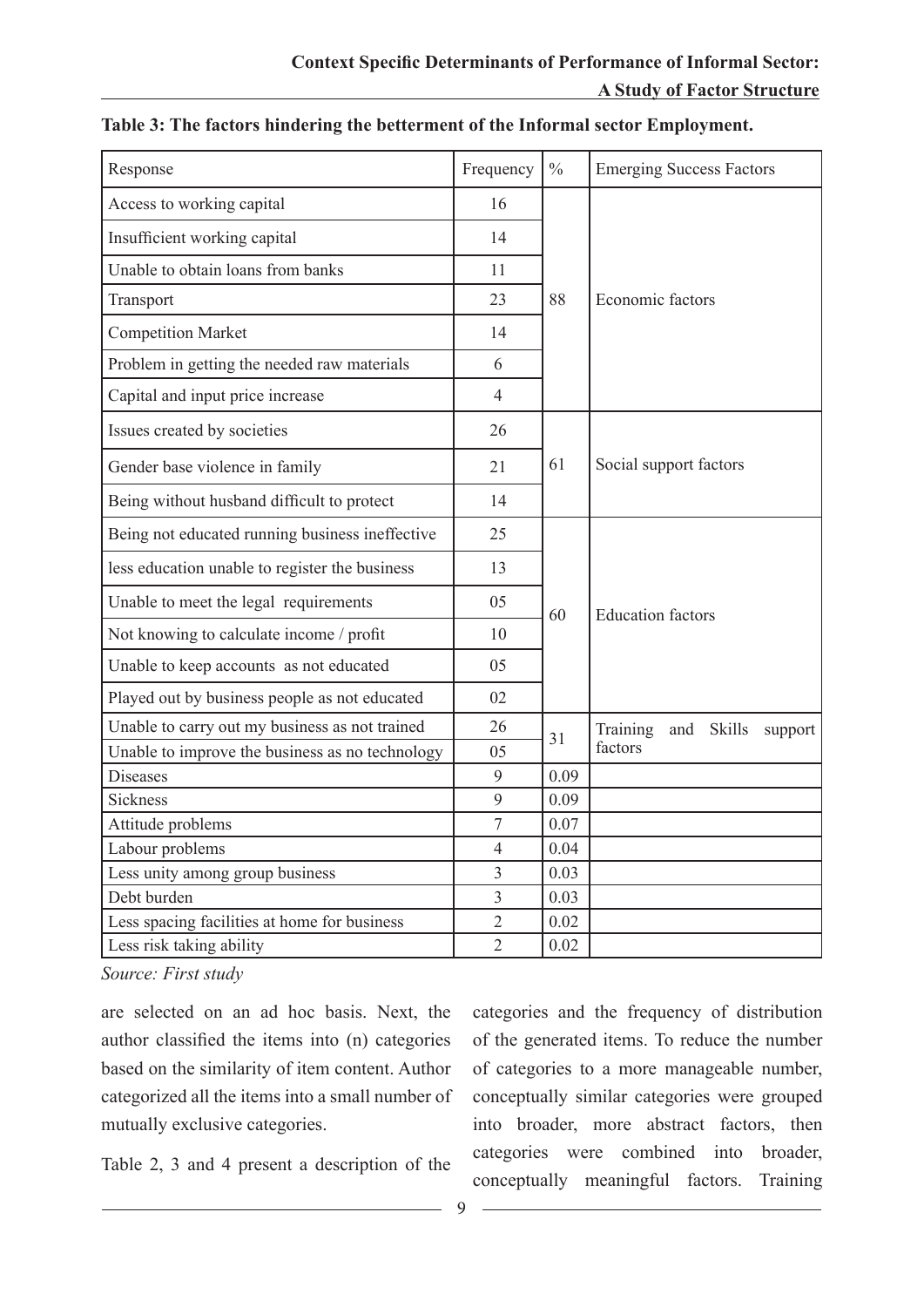| Response                                       | Frequency      | $\frac{0}{0}$ | <b>Emerging Success Factors</b>                    |  |  |  |  |
|------------------------------------------------|----------------|---------------|----------------------------------------------------|--|--|--|--|
| Easy loan systems fits to poor enterprises     | 40             |               | Economic factors                                   |  |  |  |  |
| Solutions to overcome capital requirements     | 22             | 84 %          |                                                    |  |  |  |  |
| Create marketing opportunities                 | 22             |               |                                                    |  |  |  |  |
| Improve production quality by proper trainings | 52             | 57 %          | <b>Training</b><br><b>Skills</b><br>and<br>support |  |  |  |  |
| New technology improvements and training       | 05             |               | factors                                            |  |  |  |  |
| Government assistance for tools and equipment  | 18             | 25 %          |                                                    |  |  |  |  |
| Legal help                                     | 7              |               | Social support factors                             |  |  |  |  |
| Increase the number of production              | 5              | 0.05          |                                                    |  |  |  |  |
| Advertisement improvement                      | 5              | 0.05          |                                                    |  |  |  |  |
| Education                                      | 4              | 0.04          |                                                    |  |  |  |  |
| Environment for women to work from home        | $\overline{3}$ | 0.03          |                                                    |  |  |  |  |
| Women rights awareness at village levels       | $\overline{2}$ | 0.02          |                                                    |  |  |  |  |
| Business awareness ideas at school level       | $\overline{2}$ | 0.02          |                                                    |  |  |  |  |

|  |  |  | Table 4: Rrecommendations to improve the Informal sector Employment: |
|--|--|--|----------------------------------------------------------------------|
|  |  |  |                                                                      |

#### *Source: first study*

and skills, economy, social and education as major factors were identified from the original items generated by the respondents. In order to ensure internal validity, these four factors are compared with the factors found from the literature to refine to ensure the match between factors found from the literature and participant reality. Based on this, the researcher extrapolated the factors which influence the performance of the informal sector.

When considering the findings 78% of the respondents have responded that they feel the success factor is training and skills factors influence for the success of their business while 52% by the Economic factors and 41% by the social factors (See Table 2) Table 3 presents a description of the categories and the frequency of distribution of the 192 items. Similarly, under the hindering factors 88% of the respondents

have responded that economic factors like access to finance, marketing, transport, raw material problems as the major issue to carry forward their business. While 61% of the respondents mentioned that social factors and 60% mentioned that education factors are hindering their business. As recommended by the respondents 84% have mentioned that the Economic factors should be improved to enhance the performance of the informal sector. While 57% of them have recommended to improve the training and skills part while 25% of them have mentioned that the social part should be improved to enhance the informal sector (See Table 4).

When the triangulation is carried out comparing all three tables based on the percentage of frequencies Economic factors has been identified as the first factor, 88% from table two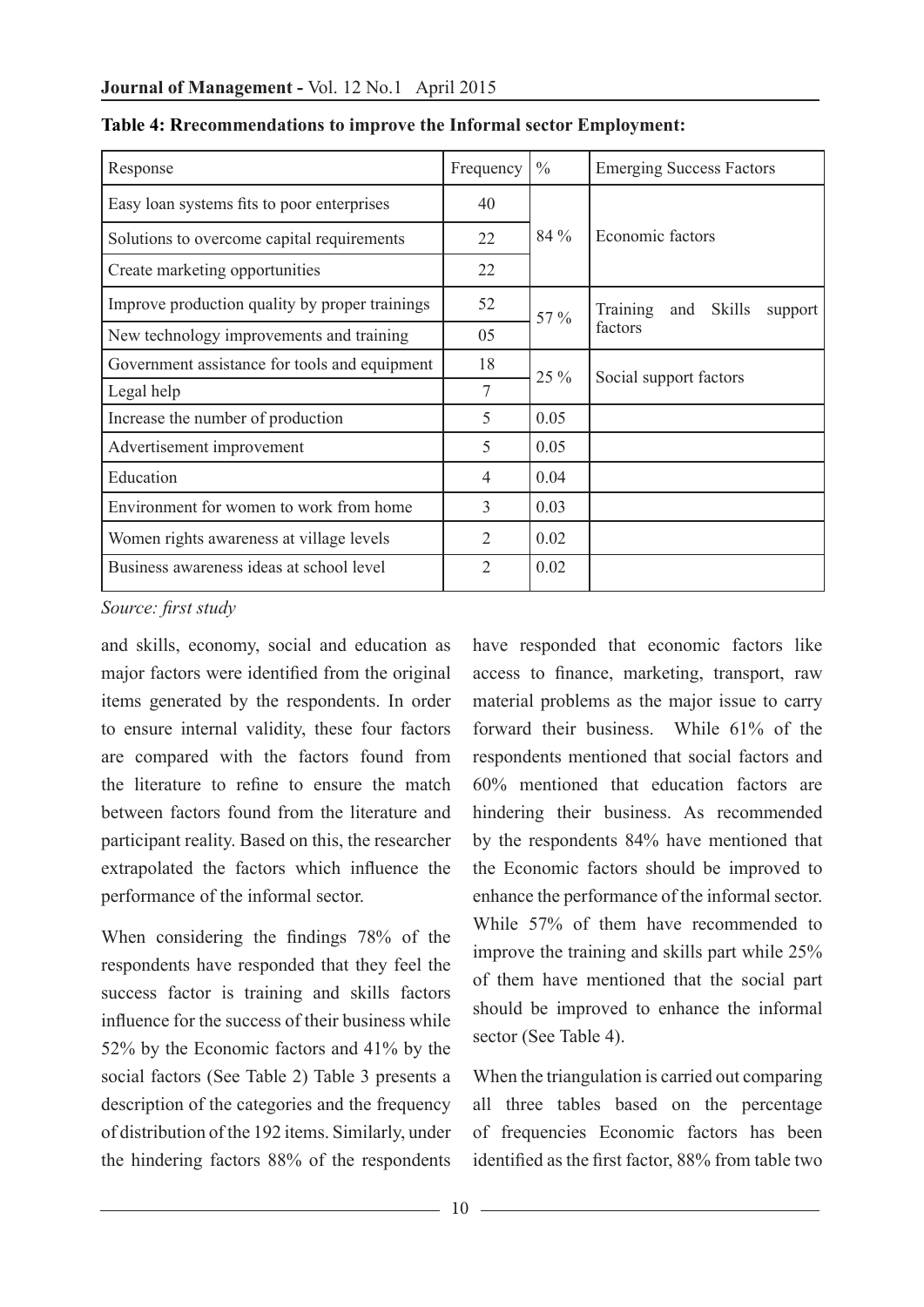and 84% from table three offering this response makes the first factor. The 78% of frequencies from table one 57% from table three are found to be as training and skills making this as the second commonly cited factor. 61% from table two and 41% from table one implies this factor can be considered as the third important factors. Only 60% of the respondents identified education factor and making this factor as important. The important factor and making these factors next important factor respectively. Item group with less frequencies were eliminated with an assumption, those are insignificance. As a results, the rest of the items were eliminated from further study.

Examples of items that suggested that 'Training and skills' was a factor that motivate/impeded performance: "As I received proper training it helped me to carry out my business properly". Examples of item made by the respondents that suggested that 'Economic' as a factor motivated/impeded performance." "Unable to obtain loans from banks". Examples of items that suggested that 'Social' was a factor that motivate/impeded performance: "Gender base violence in family". Examples of comments made by respondents that suggested 'Education' had an effect on performance: "By less education level unable to run the business properly". The results of the study at stage 1 ended up with four important factors of training and skills, economic, social and education

## **Development of the Questionnaire and Primary Analysis**

To measure each of the four factors found in the exploratory study, five to six items were developed from the original items generated by

the respondents. These items were developed in such a way as to represent all other items based on the frequencies of initial categories for incidents, which resulted in 20 items. The questionnaire comprised of two sections: Section A comprised the demographic characteristics of the participants; Section B consists of five sub-sections which measure: training and skills, economic, social, education and performance. The items in section B were scored based on five-point rating scale ranging from  $N =$  Never to  $A =$  Always All items were originally developed in English and translated into Sinhala and Tamil via a double blind back-translation technique (Brislin, 1980). First the new scale was administered to thirty participants who are in the same characteristics of the population. Minor modifications were made in the scale after the initial administration of the test. For making the meaning of words and items more clear five items were reworded. Editing was done on the items to prevent double-barrelled questions, and to avoid vague questions or phrases. And due to hesitation of the some of the respondents to mention certain issues, that information was removed from the final version of the questionnaire. The scale was checked to confirm normal distribution. Reliability Cronbach alpha coefficients was 0.76 for section one, 0.84 for sub-section two, 0.83 for sub-section three, 0.79 for subsection four, and 0.84 for sub-section five and 0.79.

#### **Factor Analysis**

As part of the analysis, in order to verify the construct validity, a factor analysis, a data reduction method, was conducted utilizing Principal Component Analysis (PCA) with the Varimax rotation method. Factor analysis was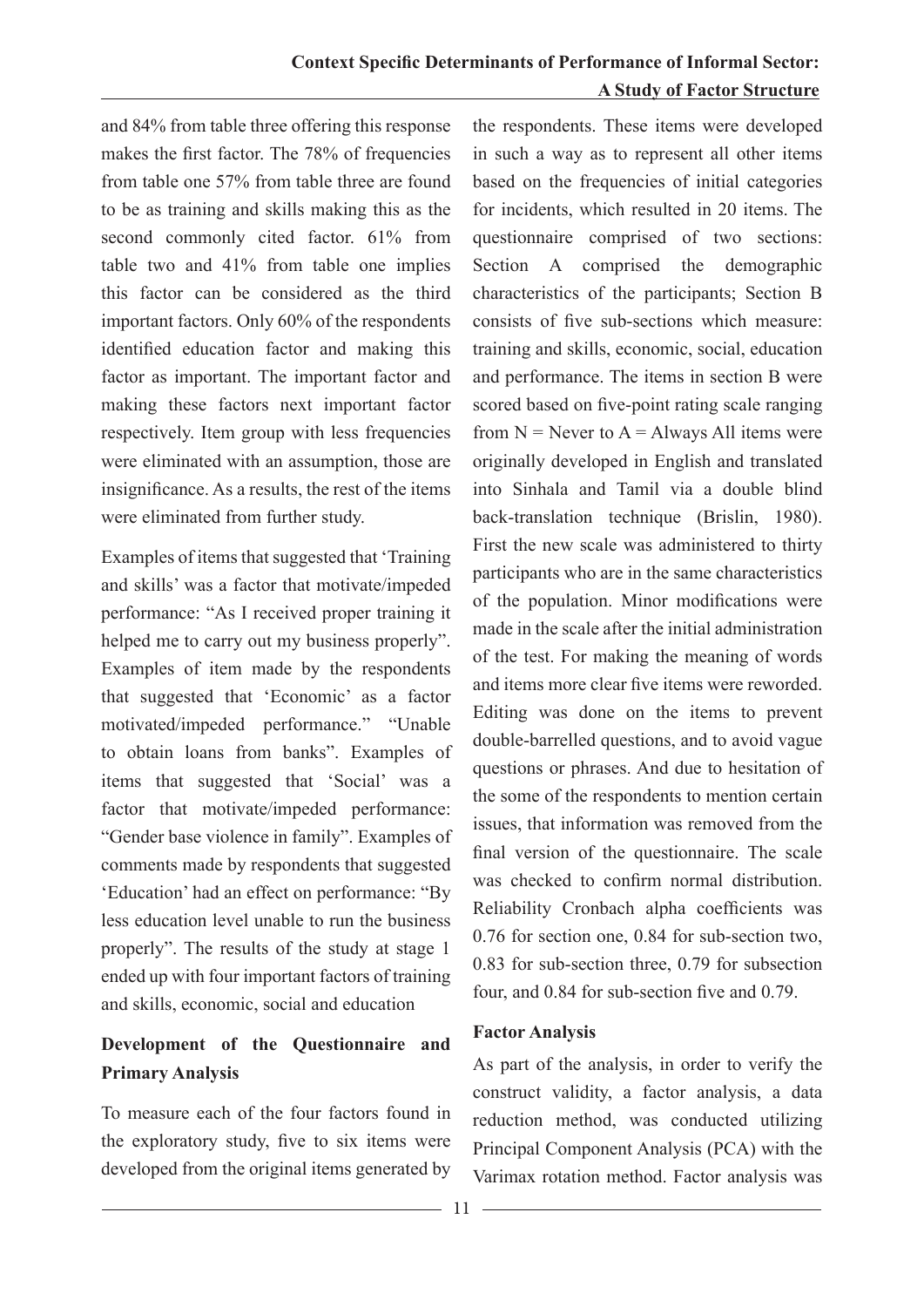done for the items generated by the Study 1.

In order to ensure that the questions asked relate to the construct that intended to measure factor analysis is used to develop questionnaire. Generated question based on the initial study with the elements in the target population and came up with 20 possible questions to include. Each question was a statement followed by a five-point Likert scale ranging from "never" through "always". To breakdown all of these questions into specific forms of factors, with a sample size of 300. Correlation coefficient fluctuate from sample to sample, much more so in small samples than in large. Therefore, the reliability of factor analysis is also dependent on sample size. Field (2005) reviews many suggestions about the sample size necessary for factor analysis and concludes that it depends on many things. In general over 300 cases is probably adequate but communalities after extraction should probably be above 0.5 (Field, 2005). Before running the factor analysis,

data were screened by checking for normality, linearity, and multicollinearity. The scales used for were self-reported. Therefore, it is possible to have influence of common method bias on the results of these findings. The correlation matrix of the variables was investigated and no multicolliearity was detected. Other than this, the examination of the correlation matrix showed no multicollinearity because of the absence of bivariate correlations above .90 (Tabachnick & Fidell, 2007).

KMO and Bartlett's test of sphericity produces the Kaiser –Mayer –Olkin measure of sampling adequacy and Bartlett's test (Field, 2005). The value of KMO should be greater than 0.5 if the sample is adequate. The KMO statistic varies between 0 and 1. For these data the value is 0.67 which fall into the range of being good. Therefore, it is possible to say that factor analysis is appropriate for these data and this value of KMO means the research has good number of samples.



**Figure 1: Eigen Value and Scree Plot**

12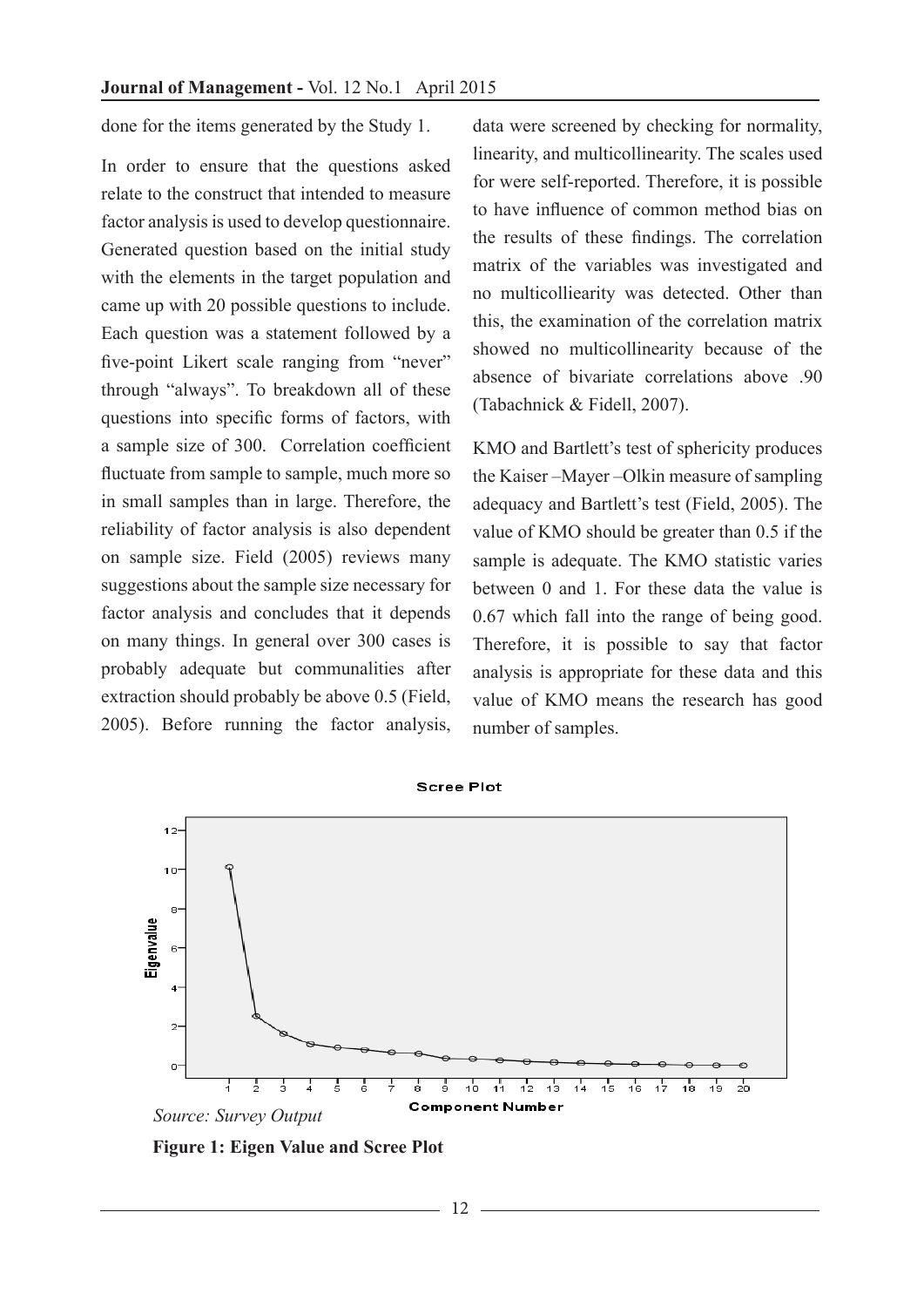Further, Bartlett's test is highly significant  $(p < 0.001)$ , and therefore factor analysis is appropriate. Since the items have communalities greater than 0.5, these items contribute to the construct significantly. Factor analysis generates four rotated component for the variable which has higher Eigenvalue (more than 1). This is shown in the following Scree Plot.

The scree plot is shown above with a point of inflexion on the curve. This curve begins to tail off after four factors. Therefore, it is possible to justify retaining four factors.

Factor Analysis was conducted, which resulted in a four factor solution that accounted for 76% of the variance. The SPSS output

lists the eigenvalues associated with each factor. The eigenvalues associated with each factor represent the variance explained by that particular linear component and SPSS also displays the eigenvalue in terms of the percentage of variance explained; as such factor 1 explains 50.613% of total variance. It is clear that the first few factors explain relatively large amounts of variance (especially factor 1) whereas subsequent factors explain only small amounts of variance. SPSS then extracts all factors with eigenvalues greater than 1, which leaves with four factors (factor 2 with 12.548%, factor 3 with 8.035%, factor 4 with 5.482%).

The questions that load highly on factor 1 seem to all relate to training and skills. Therefore factor 1 is labeled as training and skills. The

| <b>Total Variance Explained</b> |                     |                                  |         |                                                                       |        |              |  |                                                  |              |  |
|---------------------------------|---------------------|----------------------------------|---------|-----------------------------------------------------------------------|--------|--------------|--|--------------------------------------------------|--------------|--|
|                                 | Initial Eigenvalues |                                  |         | Extraction Sums of Squared Loadings Rotation Sums of Squared Loadings |        |              |  |                                                  |              |  |
| Component                       | Total               | % of Variance Cumulative % Total |         |                                                                       |        |              |  | % of Variance Cumulative % Total   % of Variance | Cumulative % |  |
| 1                               |                     | 10.123 50.613                    | 50.613  | 10.123                                                                | 50.613 | 50.613 7.129 |  | 35.647                                           | 35.647       |  |
| $\overline{c}$                  | 2.510               | 12.548                           | 63.162  | 2.510                                                                 | 12.548 | 63.162 3.152 |  | 15.758                                           | 51.405       |  |
| 3                               | 1.607               | 8.035                            | 71.197  | 1.607                                                                 | 8.035  | 71.197 2.653 |  | 13.267                                           | 64.672       |  |
| $\overline{4}$                  | 1.096               | 5.482                            | 76.680  | 1.096                                                                 | 5.482  | 76.680 2.401 |  | 12.007                                           | 76.680       |  |
| 5                               | .913                | 4.564                            | 81.243  |                                                                       |        |              |  |                                                  |              |  |
| 6                               | .803                | 4.013                            | 85.256  |                                                                       |        |              |  |                                                  |              |  |
| 7                               | .661                | 3.305                            | 88.562  |                                                                       |        |              |  |                                                  |              |  |
| 8                               | .600                | 3.002                            | 91.564  |                                                                       |        |              |  |                                                  |              |  |
| 9                               | .356                | 1.781                            | 93.345  |                                                                       |        |              |  |                                                  |              |  |
| $10\,$                          | .336                | 1.680                            | 95.025  |                                                                       |        |              |  |                                                  |              |  |
| 11                              | .268                | 1.338                            | 96.363  |                                                                       |        |              |  |                                                  |              |  |
| 12                              | .200                | 1.000                            | 97.363  |                                                                       |        |              |  |                                                  |              |  |
| 13                              | .159                | .794                             | 98.157  |                                                                       |        |              |  |                                                  |              |  |
| 14                              | .120                | .598                             | 98.756  |                                                                       |        |              |  |                                                  |              |  |
| 15                              | .094                | 468                              | 99.224  |                                                                       |        |              |  |                                                  |              |  |
| 16                              | .069                | .345                             | 99.568  |                                                                       |        |              |  |                                                  |              |  |
| 17                              | .057                | .286                             | 99.855  |                                                                       |        |              |  |                                                  |              |  |
| 18                              | .022                | .112                             | 99.966  |                                                                       |        |              |  |                                                  |              |  |
| 19                              | .006                | .029                             | 99.995  |                                                                       |        |              |  |                                                  |              |  |
| 20                              | .001                | .005                             | 100.000 |                                                                       |        |              |  |                                                  |              |  |

*Source: SPSS output*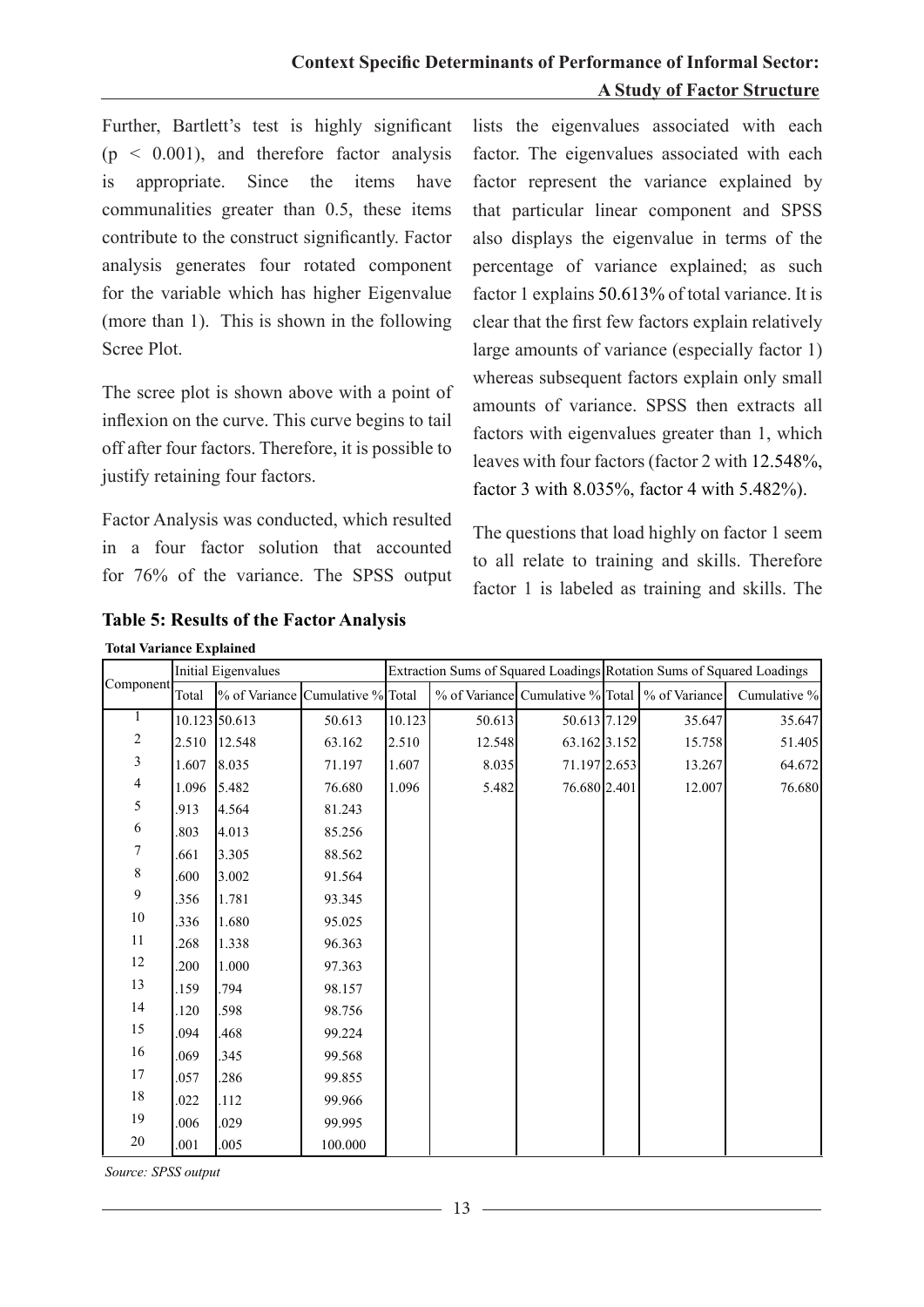questions that load highly on factor 2 all seem to relate to different aspects of education; therefore, this factor labelled as education factor. The questions that load highly on factor 3 all seem to relate to social; therefore, third factor is labelled as social factors. Finally, the questions that load highly on factor 4 all contain some component of economic related; therefore, this factor is labelled as economic factor. This analysis reveal that the initial

questionnaire, in reality, is composed of four sub scales: training and skills, economic, social and education.

To conclude, the present study supports a four factor model of determinants of performance of informal sector in Sri Lanka. These factors are consistent with the literature and the results of the exploratory study. The results also indicate that factors identified in exploratory study fall

|                                                                                                                 | Component |                |                |      |
|-----------------------------------------------------------------------------------------------------------------|-----------|----------------|----------------|------|
| Items                                                                                                           |           | $\overline{2}$ | $\overline{3}$ | 4    |
| I have got entrepreneurship training from registered government / private institutes                            | .868      |                |                |      |
| I have got marketing training from registered government/ private institutes                                    | .875      |                |                |      |
| I have got planning and financial reporting training from registered government<br>private institutes           | .897      |                |                |      |
| I have got customer relations training from registered government/ private institutes                           | .877      |                |                |      |
| I have got technical skill training from registered Vocational training institute                               | .883      |                |                |      |
| I am satisfied with the financial access given by micro finances and other lending<br>institutions              |           | .452           |                |      |
| I can borrow money even without titled assets as a collateral                                                   |           | .752           |                |      |
| I have access to market for my products                                                                         |           | .797           |                |      |
| Adequate infrastructure facilities are available                                                                |           | .567           |                |      |
| I have access to necessary inputs (raw materials)                                                               |           | .809           |                |      |
| The societies attitude towards my products/services is positive                                                 |           |                | .679           |      |
| Without the help of my husband I am not unsecured and able to carry out my business                             |           |                | .712           |      |
| I am not affected by gender inequalities and supported by the society                                           |           |                | .639           |      |
| I never encounter harassments by my family members during my business process                                   |           |                | .802           |      |
| I never encounter harassments by the society during my business process                                         |           |                | .841           |      |
| I have an access to information to exploit business opportunities                                               |           |                |                | .464 |
| I have financial knowledge to carry forward the business                                                        |           |                |                | .654 |
| My education level is a success factor in carrying out my business                                              |           |                |                | .521 |
| My education level helped me to register my business                                                            |           |                |                | .763 |
| I have enough knowledge to solve the needed legislation requirements of the<br>Government regarding my business |           |                |                | 553  |

*Source: SPSS output*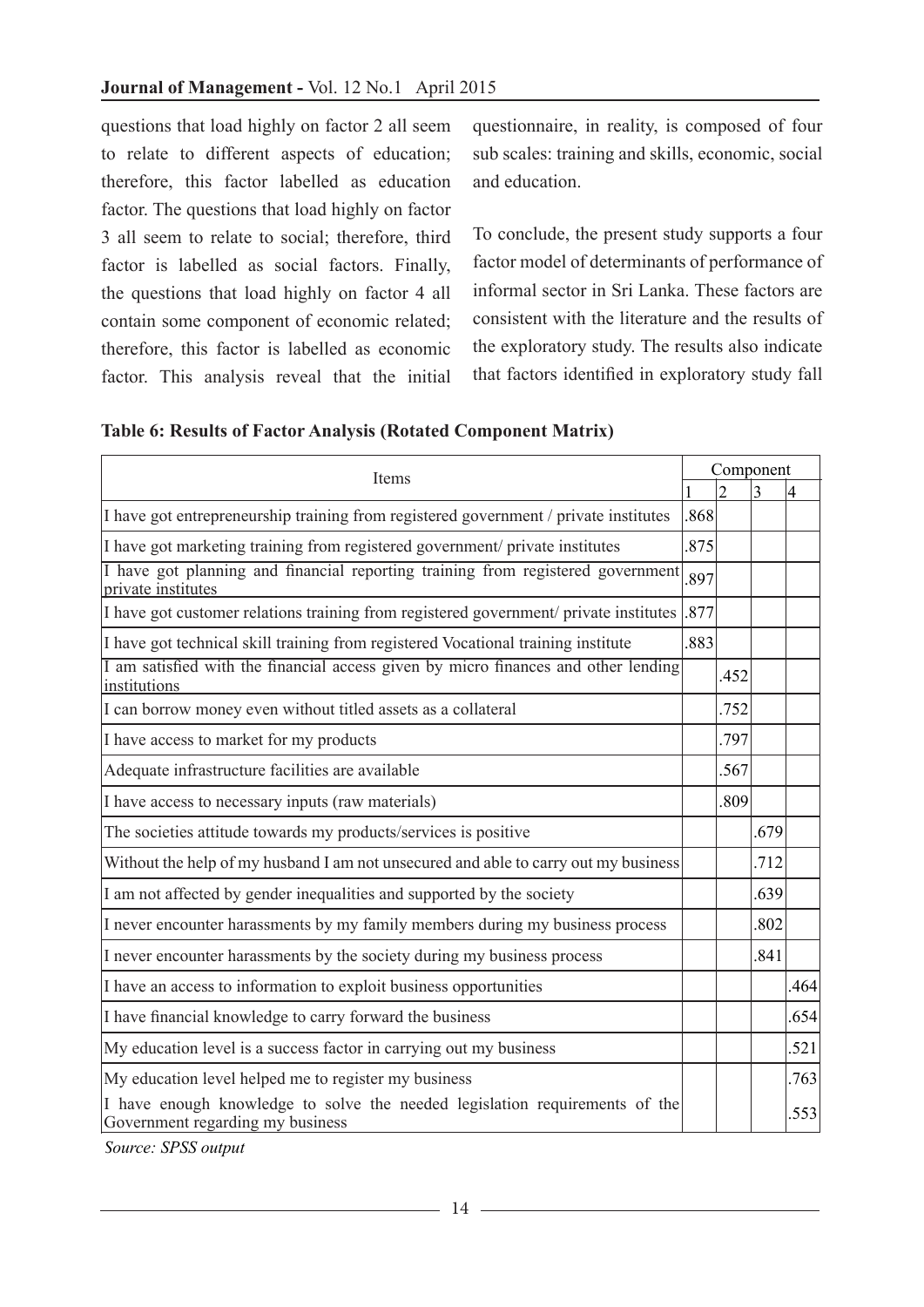neatly into the theoretically consistent factors found in the literature.

Table 1 lists the 20 items, their loadings, and the theoretical factor category that each item was initially intended to measure. Items loading greater than .40 were classified as representing a particular factor. As a result, all 20 items loaded in to four factors (see Table 5). The resulting model supported the substantive categories of *factors consistent to the factors originally identified in the exploratory study. The reliability values of each factors shows all the factors are reliable.* 

## **Implications of the Study**

This study will benefit in three ways namely practical, theoretically and nationally. When considering the practical part it will provide evidence on understanding the real factors influencing the informal sector in Vavuniya district which will help the individuals to understand the possibilities in how they could improve their enterprise.

On the other the findings of this study will make a fresh contribution to the empirical evidence for researchers where it will be used for future researchers and for understanding the informal sector in Sri Lanka specially the Vavuniya district context.

Finally it will assist the policy makers, donors and the stakeholders to take policy level decisions on improving the informal sector in Sri Lanka. The findings of this study will give necessary information to the policy makers to create new policies to help the informal sector development, District Secretariat to guide their human resource namely Human Resource Development Officers, Skills Development

Officers, Women Development Officers and Samurdhi Officers to focus on informal sector development and enhance this sector to increase the local economic development and for donor agencies to plan and develop new project activities as well to evaluate their past projects in this sector its performance and success level of their project. In addition, this will help to increase the living standards of the informal sector beneficiaries.

## **References**

- Brislin, R.W. (1980). *Translation and Content Analysis of Oral and Written Material*. In: H.C. Triandis & J.W. Berry (eds.), Handbook of Cross-Cultural Psychology, 2, 389-444. Boston: Allyn & Bacon.
- Chant, S. (2007). Poverty begins at home? Questioning some (mis) conceptions about Children, poverty and privation in femaleheaded households, London school of economics
- Cooper, Arnold C., F. Javier Gimeno Gascon, & Carolyn Y. Woo (1994). Initial human and financial capital as predictors of new venture performances. *Journal of Business Venturing*, 9, 371-395.
- Enock, N. (2010). What are the factors limiting the success and/or growth of small businesses in Tanzania: An empirical study on small business growth. (Master's thesis, University of Arcada). Arcada, Tanzania.
- Eshetu, B., & Zeleke, W. (2008).Women entrepreneurship in micro, small and medium enterprises: The case of Ethiopia. *Journal of international women'sstudies.*  $10(2)$ , 3-5.